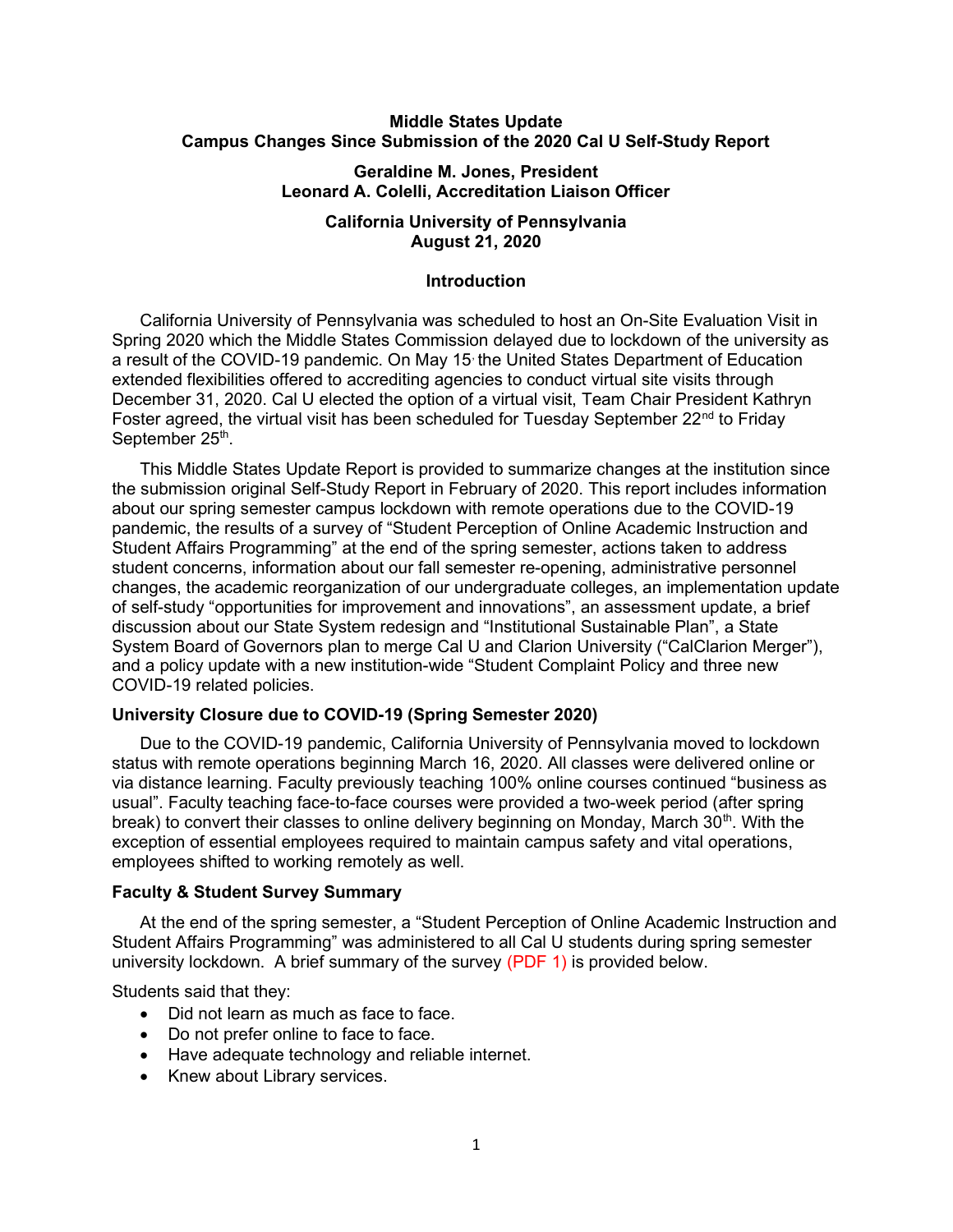• Did not know about Peer Mentoring, Academic Success workshops, VLC, Supplemental Instruction, Smarthinking online tutoring.

Sample student comments:

- I feel like all classes should have a required meeting time just as you would have in person.
- Workload increased for many.
- Communication was an issue for many (lack of from professors).
- Many yearned for lectures—PowerPoints not enough.
- Many don't want online again! Will not come back if 100% online.
- Same day, same time via zoom was helpful and appreciated.

Faculty said:

- Most did not attend a Spring 2020 TLC online teaching workshop.
- Most did attend one TLC workshop for online teaching in the past.
- Because of COVID-19, most would consider taking training.
- Of those that want training, most desire to focus on Instructional Design. Sample faculty comments:
	- More time to prepare for online needed—many comments!
	- Many asked for more training

# Actions Taken to Address Student Concerns

 Voluntary "Summer-Fall 2020 Faculty Training Sessions" were designed and scheduled through our Teaching and Learning Center (PDF 2). Faculty were also asked to be adaptable, responsible, provide more frequent interaction and feedback and to take care of themselves during the summer terms and fall semester.

## Fall Reopening

 Our initial plan for the fall 2020 semester was to start a week earlier with a return to face to face instruction and conclude the semester prior to the Thanksgiving holiday with an array of appropriate COVID-19 prevention precautions including physical distancing in classrooms, signage across campus promoting physical distancing in other areas (e.g., hallways, window front service areas, etc.), required face masks for all (students, faculty, staff), physical distancing procedures across the university (e.g., reduced classroom seating, large classes moved to larger rooms, "Owl" video conferencing for synchronous instruction with weekly student rotations (in-class and remote), hand sanitizer stations throughout all buildings, cancellation of fall semester athletic sports, closure of congregation spaces (e.g., dining facility, movie theatre, resident hall common areas, etc.).

 Throughout the summer, Pennsylvania's COVID infection rate worsened from Level 2 to Level 4 of the CDC and PA Department of Health guidelines for operation. At levels 1-3, our county (Washington) remained in the "green" or "yellow' phase of the governor's "Phased Reopening and Recovery Plan". When Washington County reached Level 4, our president and cabinet made a preemptive decision (for health and safety reasons) to suspend all in-person classes and campus activities for the fall 2020 semester except for life-and facility-sustaining operations.

 Cal U published a fall semester "Guide to Operations" (PDF 3) on our website with information and resource links for academics, faculty training for remote teaching, grading policy, information about our "Respondus Lockdown Browser/Monitor" verification of student ID testing platform, library services, books and learning technology, athletics, campus dining services, campus housing, financial adjustments: tuition and fees, communications, events,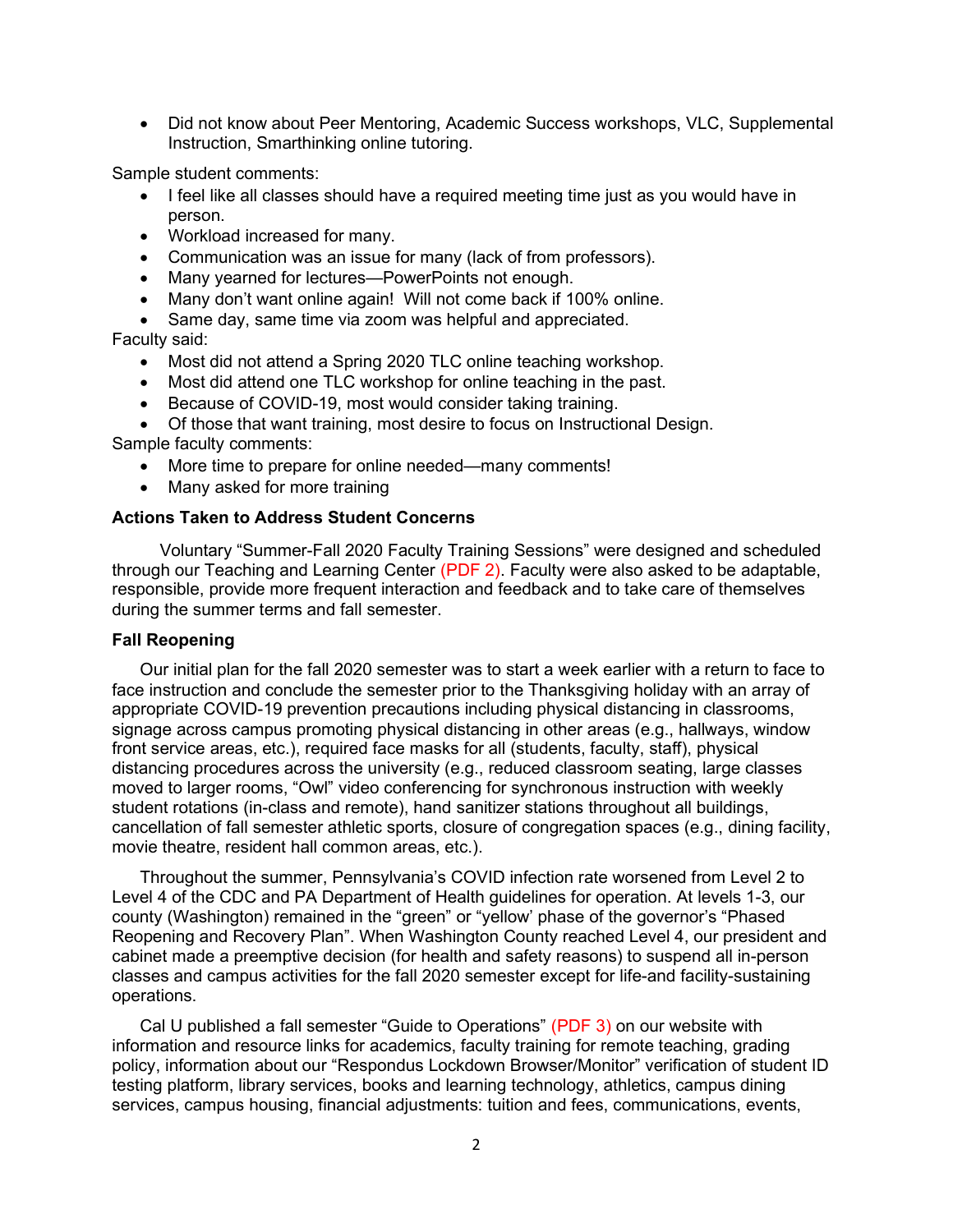recreation center, health and safety, counseling center, health center, and other important information for Level 4 operation during the fall 2020 semester. Cal U also published "FAQ for Students" (PDF 4) on our website, listing and answering over 40 questions students might ask concerning the fall 2020 semester and an Academic Affairs Reopening Committee developed a "Reopening Guide for Faculty" (PDF 5).

## Administrative Changes at Cal U

Three major administrative changes occurred during the summer of 2020.

 $\bullet$  Director of Institutional Effectiveness Steve Atkins resigned on May 1<sup>st</sup> to rejoin his consulting group. Assistant to the Director Alice Jenkins was appointed director of institutional effectiveness. She, along with faculty assessment liaisons Holiday Adair, Justin Hackett, and Sarah Downey (General Education), comprise the leadership team for the Office of Institutional Effectiveness with Alice now leading this effort.

Note: Steve Atkins was the primary architect of our revised annual and General Education assessment processes and has agreed to participate in our virtual visit.

- Provost Barnhart retired in early July and Associate VP for Academic Affairs Daniel Engstrom was appointed as interim provost. His position in the Academic Success Center was also backfilled.
- Dean of the College of Education and Human Services Kevin Koury retired in April. We reorganized our academic affairs undergraduate college structure from three to two colleges as a component of our revised 2-Year Sustainability Plan.

#### Academic Reorganization

During this exceptionally challenging time, the retirement of the Dean of COEHS provided an opportunity to reassign those duties through consolidation and reorganization aligned with the PASSHE Chancellor's sustainability initiatives. Chancellor Greenstein's February 12, 2020 memo directed university presidents "not fill vacant staff and faculty positions (including executive level positions) unless they meet essential needs as determined by the president".

This reorganization consolidated three undergraduate colleges into two: the "College of Education and Liberal Arts" and the "Eberly College of Science and Technology", reducing the number of departments from 22 to 11 and providing each college dean with an assistant dean position (responsible for new program development, assessment, and accreditation), to supplement the administrative assistant in the dean's office and a clerk-typist for every academic department. Improved efficiencies were also achieved with a reduction of CBA mandated faculty workload equivalency releases from 10.75 to 6.75 FTE and a reduction of staff positions from 19.75 to 14.00 FTE for an estimated annual cost savings in excess of \$800,000 per year (PDF 6).

This realignment was designed to streamline academic operations, provide greater consistency for student experiences, expand teaching opportunities within departments for permanent faculty, align specific program accreditations within departments, and enhance the culture of assessment at Cal U.

The new College of Education and Liberal Arts consists of the departments of Education; Health and Human Service Professions; Culture, Media and Performance; Humanities; and Social Sciences. The federally funded TRIO program is also housed in this College.

 The Eberly College of Science and Technology houses the departments of Biology, Geology and Environmental Sciences; Business, Economics and Enterprise Sciences; Computer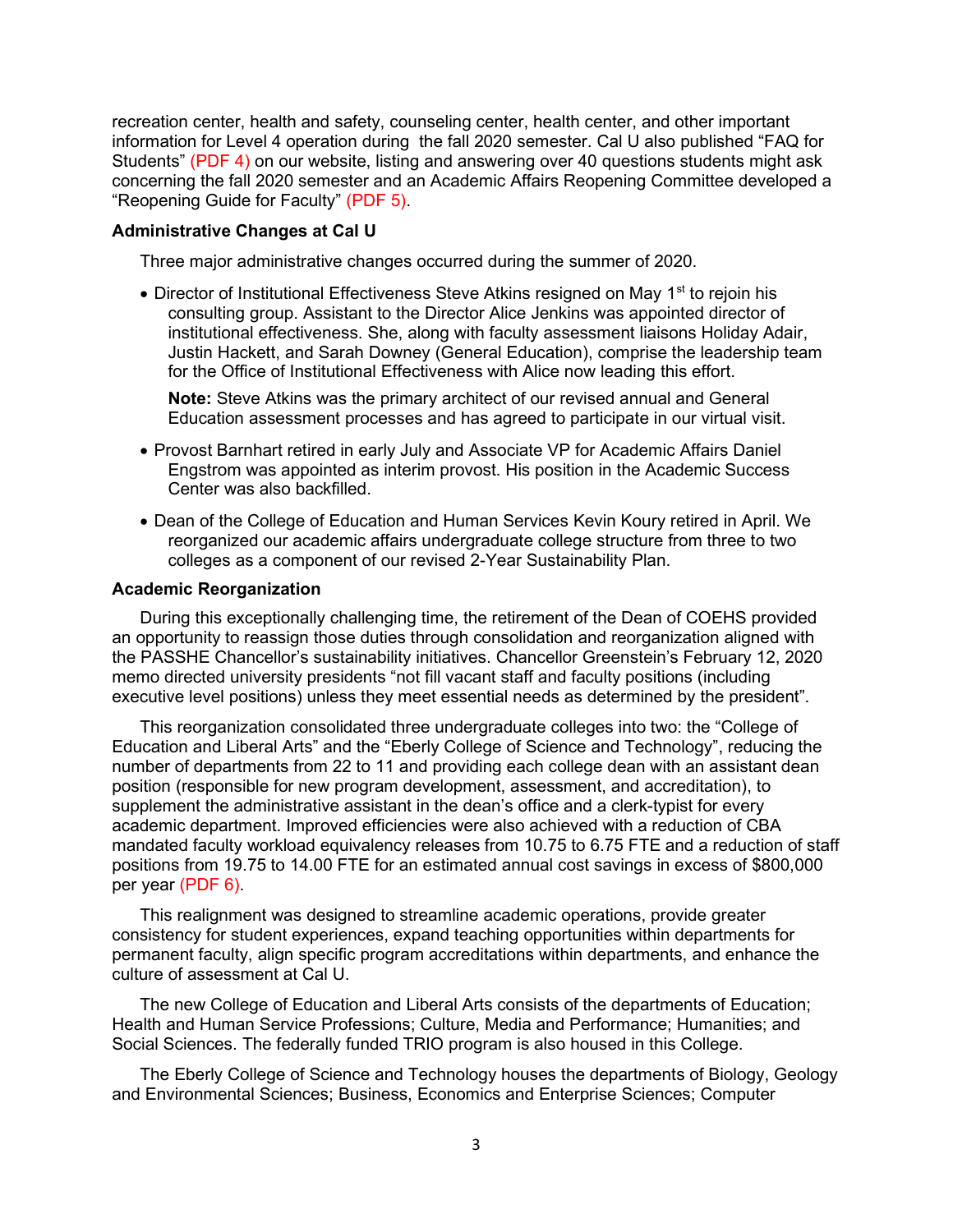Science, Information Systems and Engineering Technology; Exercise Science and Sport Studies; Mathematics and Physical Sciences; and Nursing and Health Sciences. The School of Graduate Studies and Research remains unchanged.

 This academic reorganization will not affect student progress toward graduation. Some programs will be housed within a different College or a new academic department, but course content, program accreditation and graduation requirements will not be affected. Students will benefit because more courses will be taught by permanent faculty instead of temporary instructors, but some students will have new academic advisors.

 Faculty will be assigned to new departments; a few departments will be housed in a different College. The University will follow APSCUF guidelines for election of department chairs and some faculty may be assigned new student advisees per "REORG Departments" (PDF 7).

## Implementation Update of Self-Study Opportunities for Improvement and Innovation

- Standards I & III: As of the fall 2020 semester, the Office of Institutional Effectiveness (IE) merged with the Office of Institutional Research (IR) into one complementary Institutional Research, Planning, and Effectiveness office (per the "Proposed IRPE Org Chart" - PDF 8) to leverage the strengths of both units for providing better data and improved institutional effectiveness throughout the University.
- Standard II: Based on the results of our spring 2019 HEDS Diversity and Equity Survey, on June 30<sup>th</sup> our Cabinet approved a "Campus Wide Diversity Initiative" (PDF 9) proposal to create a standing campus-wide diversity committee to administer and review HEDS survey results (every two years) and develop campus-wide programming and services to improve diversity and campus climate.
- Standard III: On June  $6<sup>th</sup>$ , we initiated a dialogue with PASSHE (Rosa Lara) to negotiate cost sharing system-wide licenses for digital experience management (Qualtrics) and curriculum inventory management (CIM) systems to better support faculty research, assessment processes, and curricular tracking/approval processes. We were informed that negotiations were in progress for a shared Qualtrics license and they would consider also working on a CIM license.
- Standard IVa: During the 2020 spring semester, we initiated phase one of merging individual academic support services (Writing Center, STEM Assistant Lab, and Tutoring Center) into a "Vulcan Learning Commons" (PDF 10) currently located in Noss Hall. The VLC comprises two centers, the Foundry Writing Center and the Learning Assistance Center. Phase two (expected to be fully operational by spring 2022) will repurpose and renovate space at a central location on campus to support the multitude of academic and student-support areas and coordinate their services. Driven by student needs, the space will be readily accessible, functional and inviting, as an aesthetically inspirational learning environment to foster student success. An academic/student success consultant will be engaged to evaluate current services and locations to assist with the planning and renovation processes.
- Standard IVb: A search for an additional full-time psychologist/counselor for the Cal U Counseling Center was conducted during the 2019-2020 academic year to address the growing mental health challenges students face and ensure adequate staffing in the Counseling Center. The search failed and a second search is currently in progress.
- Standard V: Progress occurred on two opportunities for improvement and innovation as a result of the new associate dean positions in the merged undergraduate colleges. This personnel enhancement will better ensure that the General Education outcomes are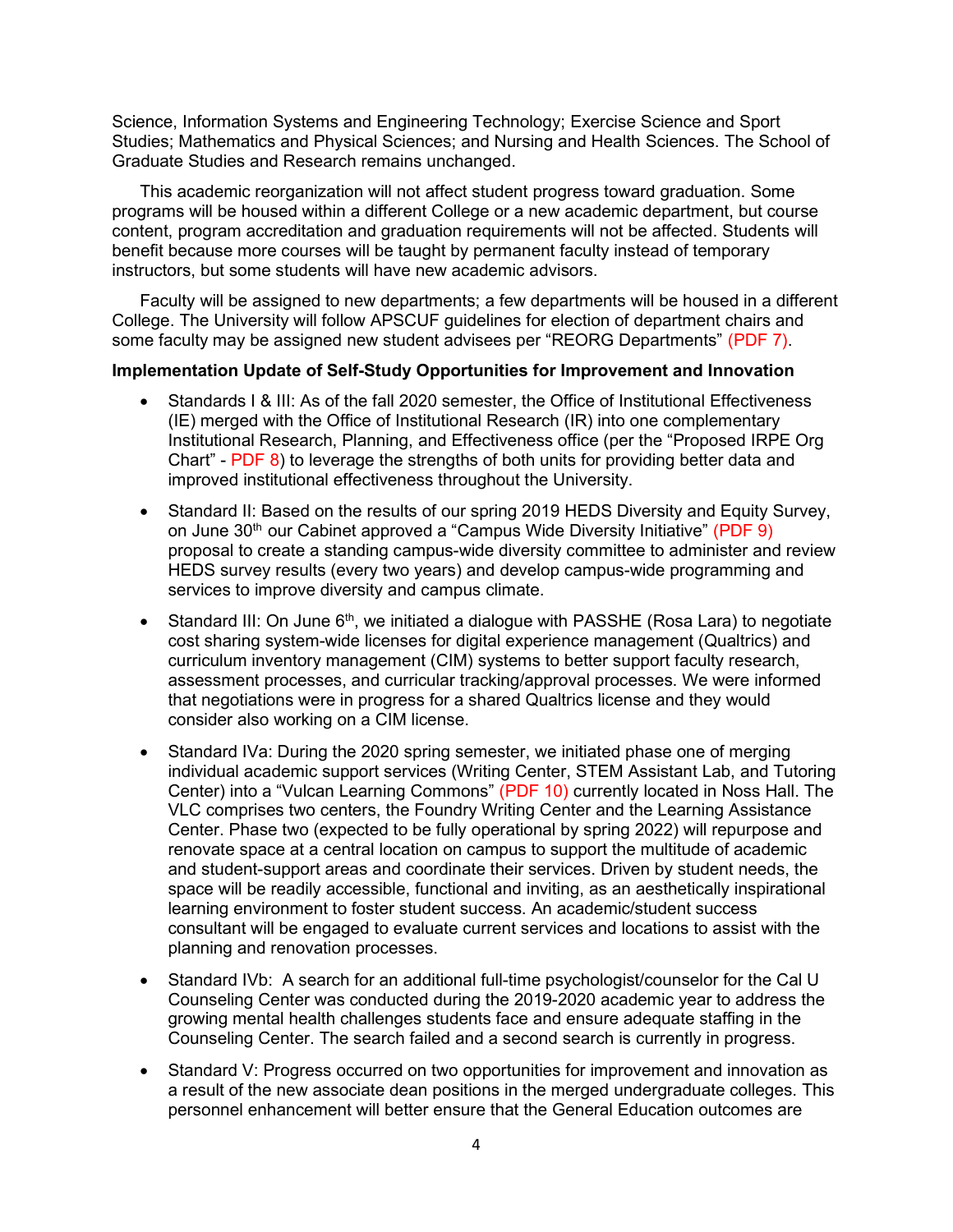more effectively communicated throughout the university and are widely used for institutional planning. The associate deans will also be responsibility for working with the recently integrated Institutional Research, Planning, and Effectiveness office to support and reinforce implementation and documentation of improvement activities identified in assessment action plans.

- Standard VI: Three opportunities for improvement and innovation either have or will soon be implemented at Cal U.
	- o The PASSHE Business Intelligence Functional Cost Tool (FCT) is currently used as one of many program performance indicators in our revised periodic program review (of academic majors) process to provide measures of program "return-oninvestment" for viability and program prioritization. As of fall 2020, this tool will also be used as a component of our PASSHE required "Institutional Sustainability Plan" (page 10) to determine academic and nonacademic program viability essential to "operating under sound and efficient fiscal and governance practices", one of the three key initiatives in our 2015-21 Strategic Plan.
	- $\circ$  As indicated in the June 19, 2020 "Institutional Sustainability Plan" (pages 6-7), the university-wide "Tuition Pricing Task Force" began developing new pricing models for students to assist with recruiting efforts for undergraduate face-to-face and Cal U Global Online programs. Net pricing opportunities for out-of-state students and new pricing strategies for Dual-Enrollment and Educational Alliance programs have been approved and are being implemented in the Cal U marketing strategy. The university also plans to implement new pricing structures for high-demand programs. Combined initiatives are expected to generate \$150,000 as well as increased retention.
	- o Discussions on improving transparency of resources, planning and communication of topics of significance to Cal U's faculty and staff is a shared opportunity for improvement and innovation with the Standard VII work group (see narrative below).
- Standard VII: Per results from the spring 2019 AAUP Governance Survey, during the fall of 2019 we began a discussion about improving communication and trust across the university by mitigating existing governance silos in the "Cal U Governance Structure" (PDF 11) with the possibility of creating a strategic-level integrative governance committee, such as a University Senate; capable of deliberations and recommendations regarding important, university-wide issues. An integrative committee within the governance model could also strengthen the link between university-wide assessment and the existing Planning and Budgeting Committee as expected by Middle States Requirement of Affiliation #10.

At the request of President Jones, Interim Provost Engstrom and AVP Colelli are currently developing an invitation letter for leaders of Student Government, Staff Leadership Council, APSCUF (faculty union), Faculty Senate, and administration to meet and consider the creation of an integrated governance body such as a "University Senate". If there is agreement, their charge will to begin work on a constitution for this new integrative governance body. Our goal is to have this taskforce in place and meeting by the time of the virtual Middle States evaluation team visit.

### Assessment Update

As of August  $17<sup>th</sup>$ , the 2019-20 annual assessment participation rate for academic programs was 58% (down 17% from 2018-19) and was 69% for administrative service areas (down 4%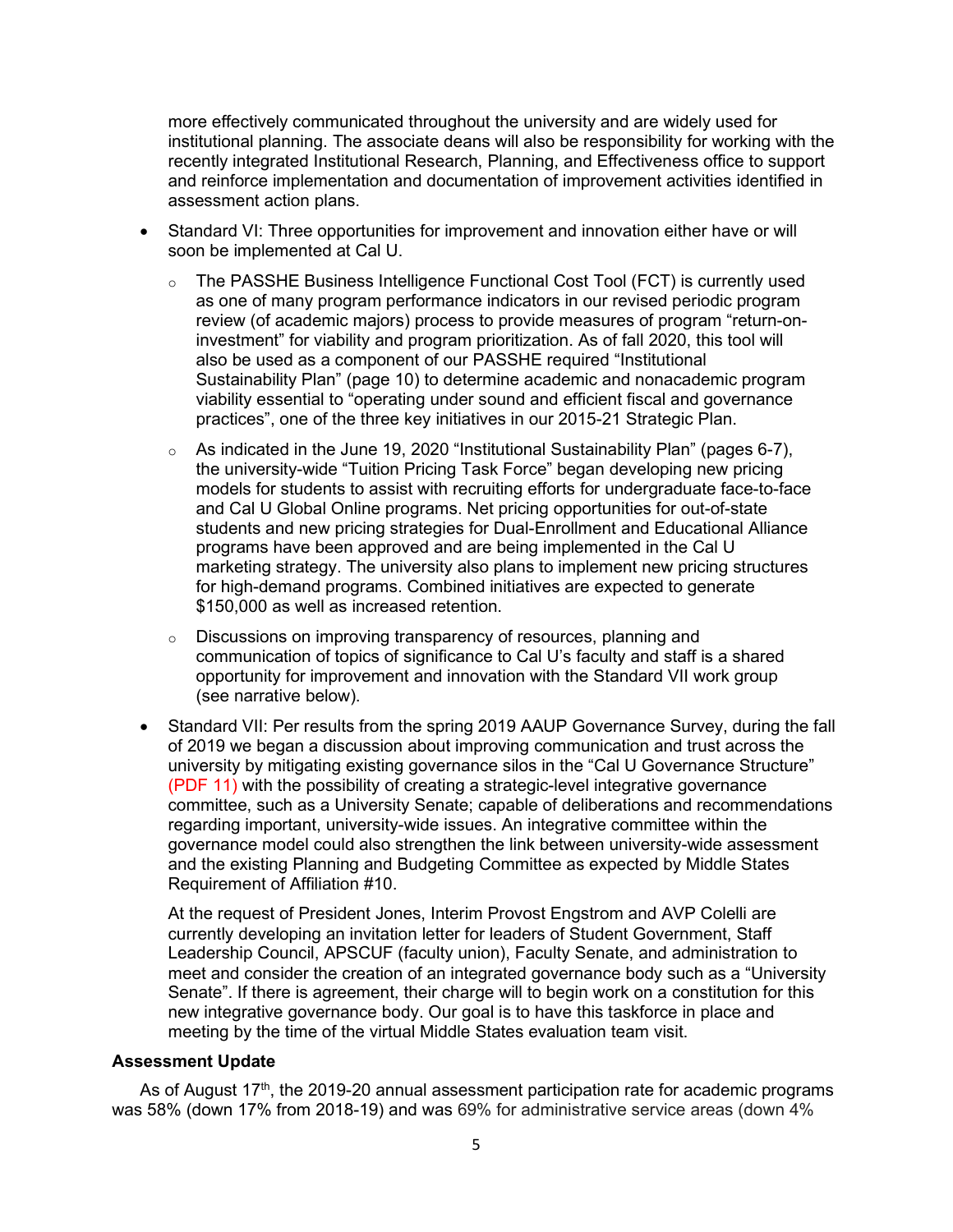from 2018-19). We believe the major contributor to these losses was the spring mid-semester university lockdown due to the COVID-19 pandemic and the work required by many of our faculty (who have never taught online) to rapidly convert their face-to-face classes to online format. However, we applaud the relatively low loss of participation in our administrative service areas.

As of June 30<sup>th</sup>, the participation rate of the initial (2019-20) cycle of the revised PASSHE program review process was 87% for the 15 academic program majors scheduled for review. A "Program Review Assessment Survey" (PDF 12) was administered to participants (program coordinators, primary and secondary reviewers, and deans) in the program review process. Survey results led to many improvements in the program review templates. One performance area was eliminated and many criteria within remaining performance areas were also eliminated to streamline the program review reports.

 Some of the survey responders also identified a problem with the PDF program review template narrative boxes. As the boxes filled with text, the size of the text became increasingly smaller and more difficult to read. Therefore, we changed the template from PDF to an MS Word Forms format, eliminating that problem for the 2020-21 program review cycle. We also added Requirement of Affiliation #10 "Strategic Action Plan Funding Request" applications (PDF 13) to the "Full" (non-accredited) and "Modified" (accredited) program review templates.

 During the summer of 2020, The Institutional Effectiveness (IE) office proposed and implemented a "Consolidation of Administrative Assessment Committees" (PDF 14) merging the Student Affairs Assessment Committee (SAAC) with the Administrative and Educational Support Assessment Committee (AESAC) to more effectively engage staff across all administrative support units for continuous improvement of the quality of assessment planning within their departments. The Academic Program Assessment Committee's (APAC) role will continue focusing on academic programs, whereas AESAC will now address all non-academic programs and services, including those in Student Affairs. Merging the two committees into one complementary unit will leverage the strengths of both units for providing better data and improved institutional effectiveness throughout the University.

#### PASSHE System Redesign (and Institutional Sustainability Plans)

 Pennsylvania's State System of Higher Education is redesigning itself in response to an array of challenges that confront public higher education nationally but are acutely concentrated in Pennsylvania. As such, Pennsylvania is drawing on lessons learned from more focused efforts in other states to fundamentally transform its education and business models—allowing it to sustainably drive economic development and social mobility into the 21st century. What began as a top-to-bottom System Review in 2016-17, soon transitioned into Phase 1 of System Redesign in 2017-18, Phase 2 in 2018-19, and is now rapidly moving forward according to the following timeline.

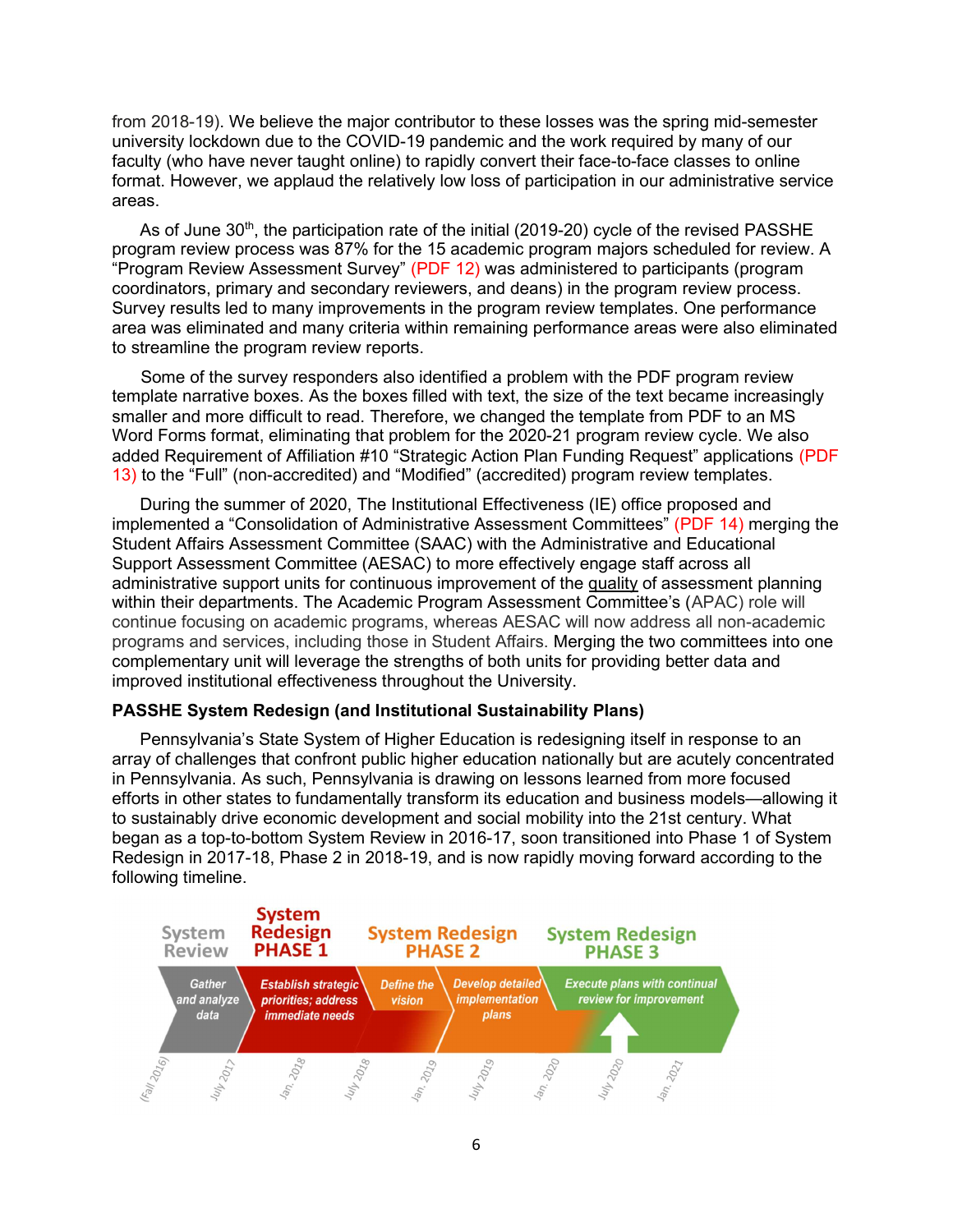During Phase 2, all PASSHE universities were required to submit 5-year institutional sustainability plans as indicated in our self-study report. However, more recent economic shifts related to the COVID-19 pandemic, required a more aggressive 2-year "Cal U Sustainability Plan" (PDF 15) which was submitted on June 19, 2020. Activities regarding enrollment, revenue growth and expenditure savings were included in this plan because the urgency of achieving a sustainable operation is essential to protect the remaining university fund balance reserves.

 An overview of ongoing, planned and in-process activities across core areas relating to university success include the following.

- Enrollment
	- o Prepare for changes in student demographics over the next two years.
	- $\circ$  Launch new academic programs in areas where significant market demand exists without adding faculty FTE.
	- o Deploy a new Strategic Enrollment Management Plan that will boost recruitment strategies, continue scholarship optimization efforts, and enhance engagement across campus.
	- $\circ$  Enhance retention efforts by piloting a "New Advising Approach" (PDF 16), consolidating Academic Success labs and services into one cohesive "Vulcan Learning Commons" for student learning, and expanding the advising and intervention tools within Starfish, an early-alert communication tool.
- Revenue Growth
	- $\circ$  Invest in new academic programs with promising revenue expectations,
	- o Expand dual-enrollment opportunities.
	- $\circ$  Create Educational Alliance partnerships with reduced tuition rates.
	- $\circ$  Establish a partnership with the Allegheny Health Network for the creation of a community-based Social Work clinic located on the Cal U campus.
	- $\circ$  Pursue shared service hosting opportunities for various transactional-based processes.
	- $\circ$  Participate in a new "ReUp" national degree-completion undergraduate transfer network.
	- $\circ$  Increase resident hall room rates for the first time in eight years.
- Expenditure Savings
	- o Right-size faculty and staff FTE to student FTE and improve ratios toward 2010-11 targets.
	- o Utilize System methodology adopted by the Executive Leadership Group (ELG) to right-size faculty FTE and eliminate the non-viable portfolio of academic programs.
	- o Implement a new Academic Program Review process.
	- o Implement a new remote virtual desktop infrastructure (VDI) to enhance remote delivery of courses to students while saving on annual computer lab refresh expenditures.
	- $\circ$  Launch a pilot program where Cal U faculty in low demand programs can deliver online courses to students at other State System universities.
	- o Allow faculty to shift course load requirements over an academic year.
	- $\circ$  Streamline academic operations by consolidating undergraduate colleges and departments. Activities include re-envisioning the organization of the undergraduate colleges from three to two and restructuring 21 academic departments into 11.
	- o Pursue shared service opportunities with other State System universities in performing various transactional-based processes.
	- o Shrink the campus footprint to achieve significant operational savings and increase efficiency levels.